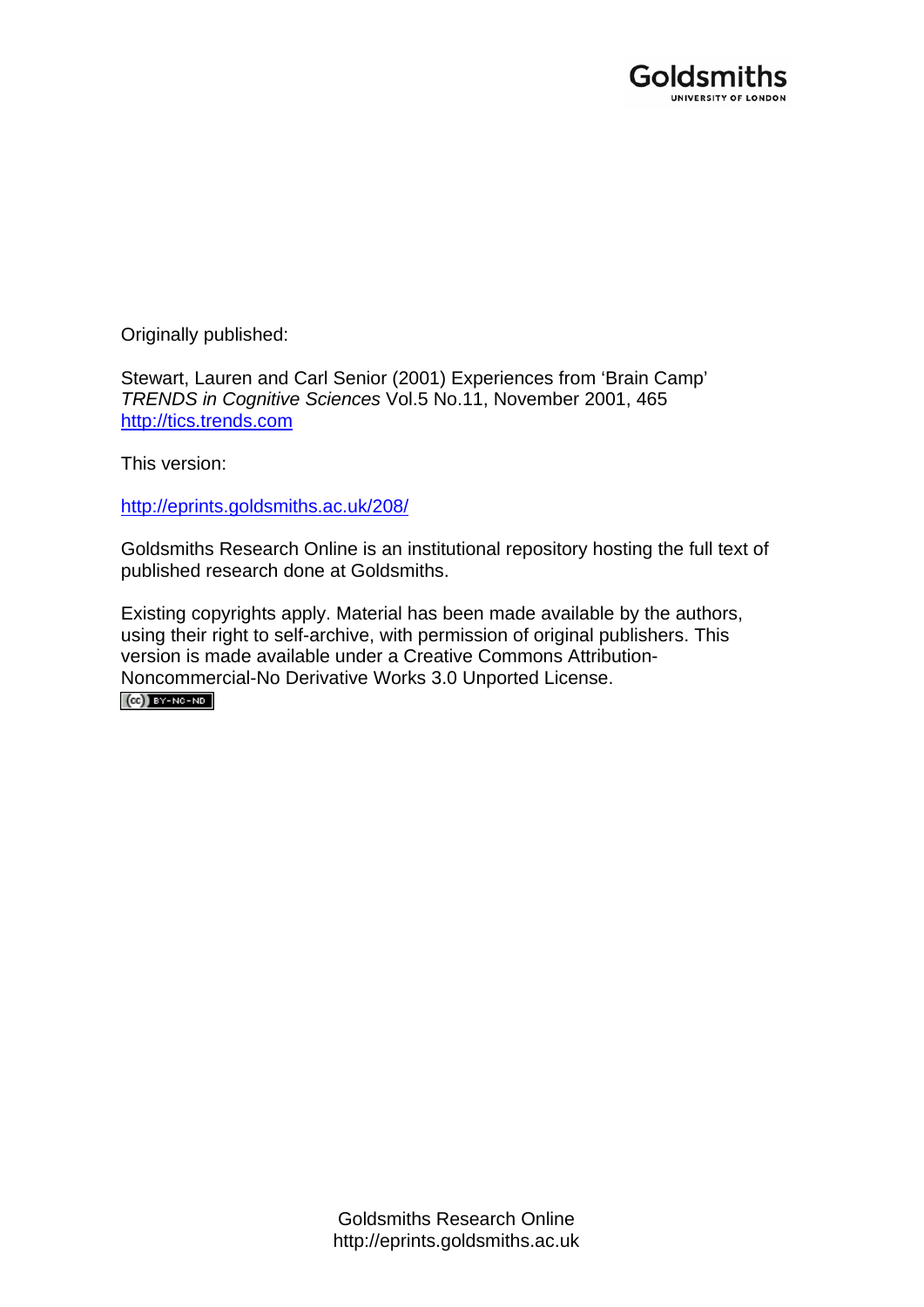## **Experiences from 'Brain Camp'**

## Lauren Stewart<sup>1</sup> and Carl Senior<sup>2</sup>

<sup>1</sup>Institute of Cognitive Neuroscience, University College London, 17 Queen Square, London, UK WC1N 3AR. e-mail: l.stewart@ucl.ac.uk

<sup>2</sup>Laboratory of Brain and Cognition, National Institute of Mental Health, Bethesda, MD 20892-1366, USA.

The Dartmouth Summer Institute in Cognitive Neuroscience was held at Dartmouth College, Hanover, NH, USA, from 24 June to 6 July, 2001.

This year's Dartmouth Summer Institute in Cognitive Neuroscience focused on the imaging of cognition and mechanisms of reward and learning. An eminent faculty lectured and directed 'hands-on'practical sessions and demonstrations, and, in an added feature, graduate students from Dartmouth supervised the running of fMRI experiments throughout the duration of the course.

The first week opened with a talk by Mark D'Esposito (University of California, Berkeley, CA, USA), who warned of the 'trials and tribulations of fMRI'. Students were asked to consider the relation of the blood oxygenation level-dependent (BOLD) fMRI signal to neural activity, as well as the spatial and temporal characteristics of this haemodynamic response. D'Esposito emphasized the value in studying the consistency versus variability of the BOLD signal, both within and between neural areas, but noted the inherent difficulty in finding stimuli that would be equivalent in terms of duration and complexity across heterogenous brain regions. Various factors that could produce differences in the BOLD response between individuals were also discussed. Here, D'Esposito showed that age-dependent changes in neural vasculature could result in a change in the BOLD signal-to-noise ratio (SNR) – increased age is associated with reduced SNR. These changes were shown to be independent of neural activity, and hence serve to illustrate the potential difficulties in interpreting differences in the BOLD signal between different age groups.

Helen Neville (University of Oregon, Eugene, OR, USA) focused on early sensory deprivation within a single modality and the effect this can have on processing within other modalities. ERPand imaging data was presented, showing that peripheral visual stimuli produced stronger responses in deaf compared with hearing subjects. Similarly, congenitally blind subjects were shown to have a selective enhancement in their representation of the auditory periphery. The importance of the dorsal visual stream in the representation of peripheral stimuli is well known. In addition, this pathway has been found to exhibit a significant amount of redundant intermodal connections in early life, at least in nonprimates. Such findings, combined with those of Neville, suggest that the absence of input from one sensory modality can lead to 'hijacking'of a part of this system by intact sensory modalities. Neville also argued that such a modifiable system would is also likely to be a vulnerable system, thus providing a hypothesis